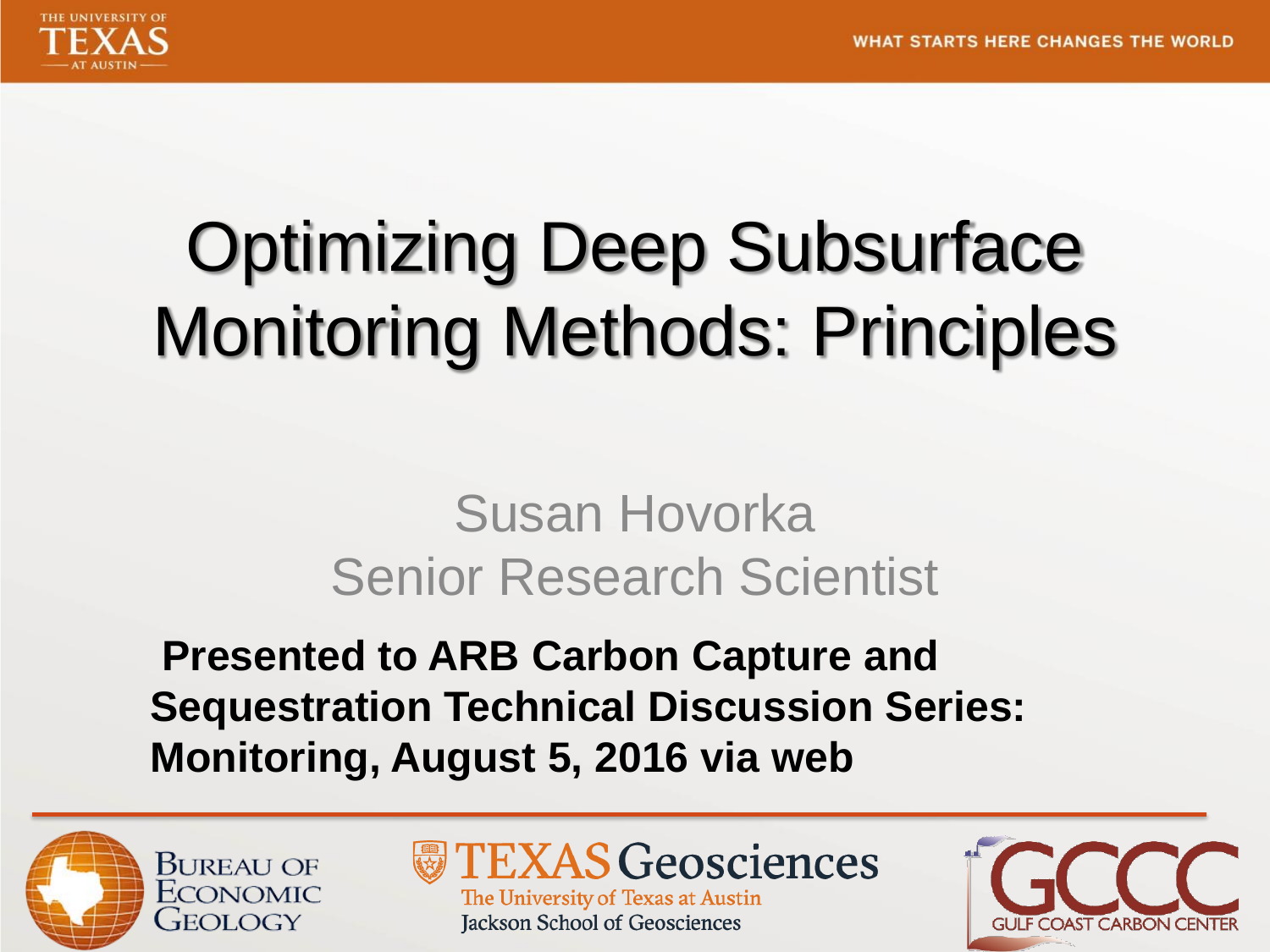

## GCCC Experience Base

- Frio I and II saline tests 2004-2009
- SWP monitoring of long running SACROC CO<sub>2</sub> EOR
- SECARB monitoring Cranfield saline and  $CO<sub>2</sub> EOR$
- $*$  Monitoring design for Air Products  $CO<sub>2</sub>$  to Hastings Field for EOR
- $*$  Monitoring design for NRG-Petra-Nova  $CO<sub>2</sub>$  to West Ranch Field for EOR
- Reviewing for numerous projects
- ISO standards Working Group 6, IEAGHG network etc.

\* Some elements confidential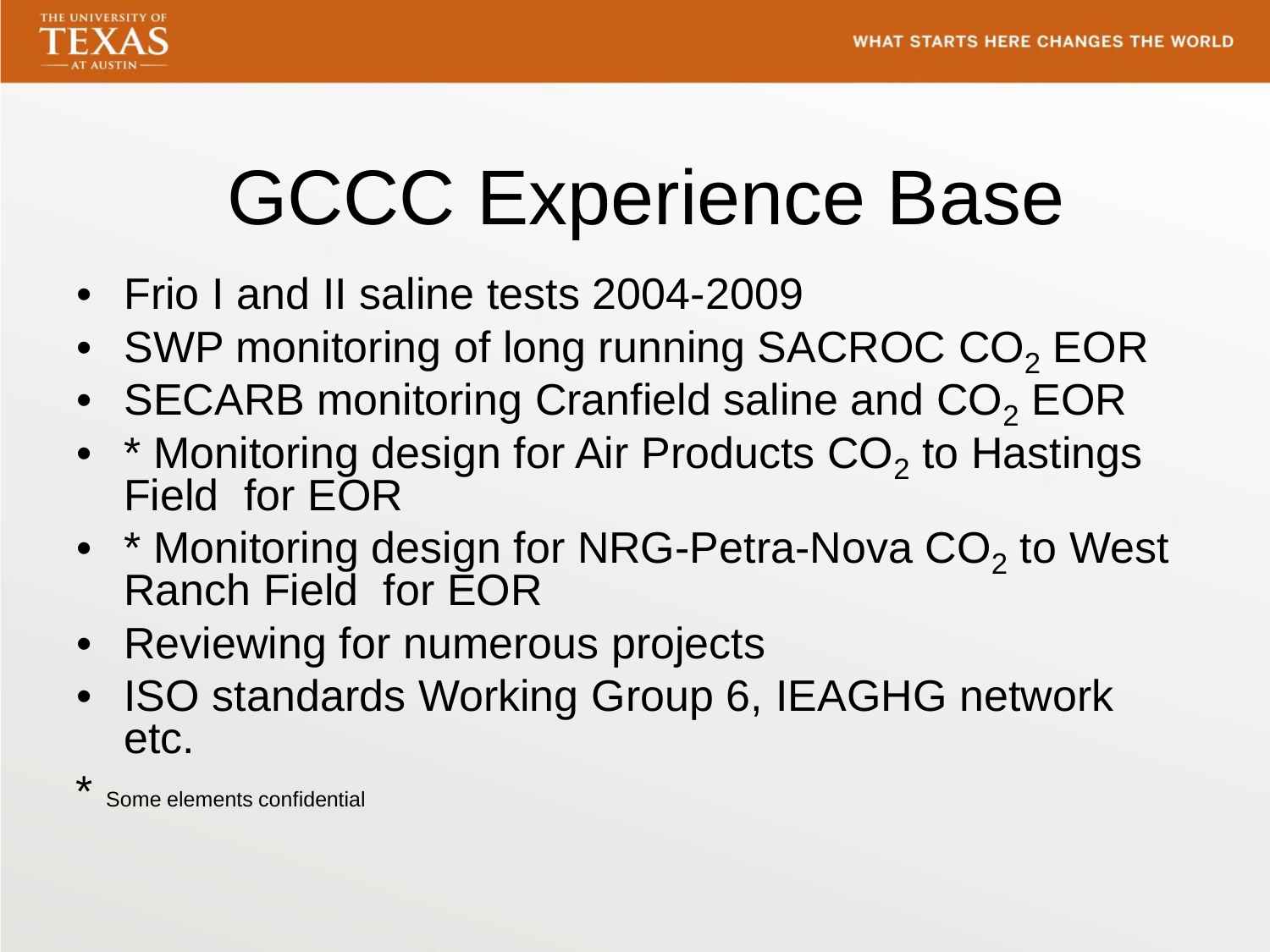

# Major points

• Matching monitoring to risk via forward modeling - variant using an ALPMI\* process

Assessment of Low Probability Material Impact (ALPMI)

- Part 1: Describing *material impact*\* quantitatively
- Part 2: Sensitivity of monitoring strategy to *material impact*\*
- Examples of optimizing leakage detection
- Implications of matching monitoring to risks: site specific parameters
	- $-$  CO<sub>2</sub> EOR not same risk profile as saline
	- $-\text{CO}_2$ -EOR specific risks and monitoring approaches
- If time, attaining confidence prior to closure

\* Defined next slides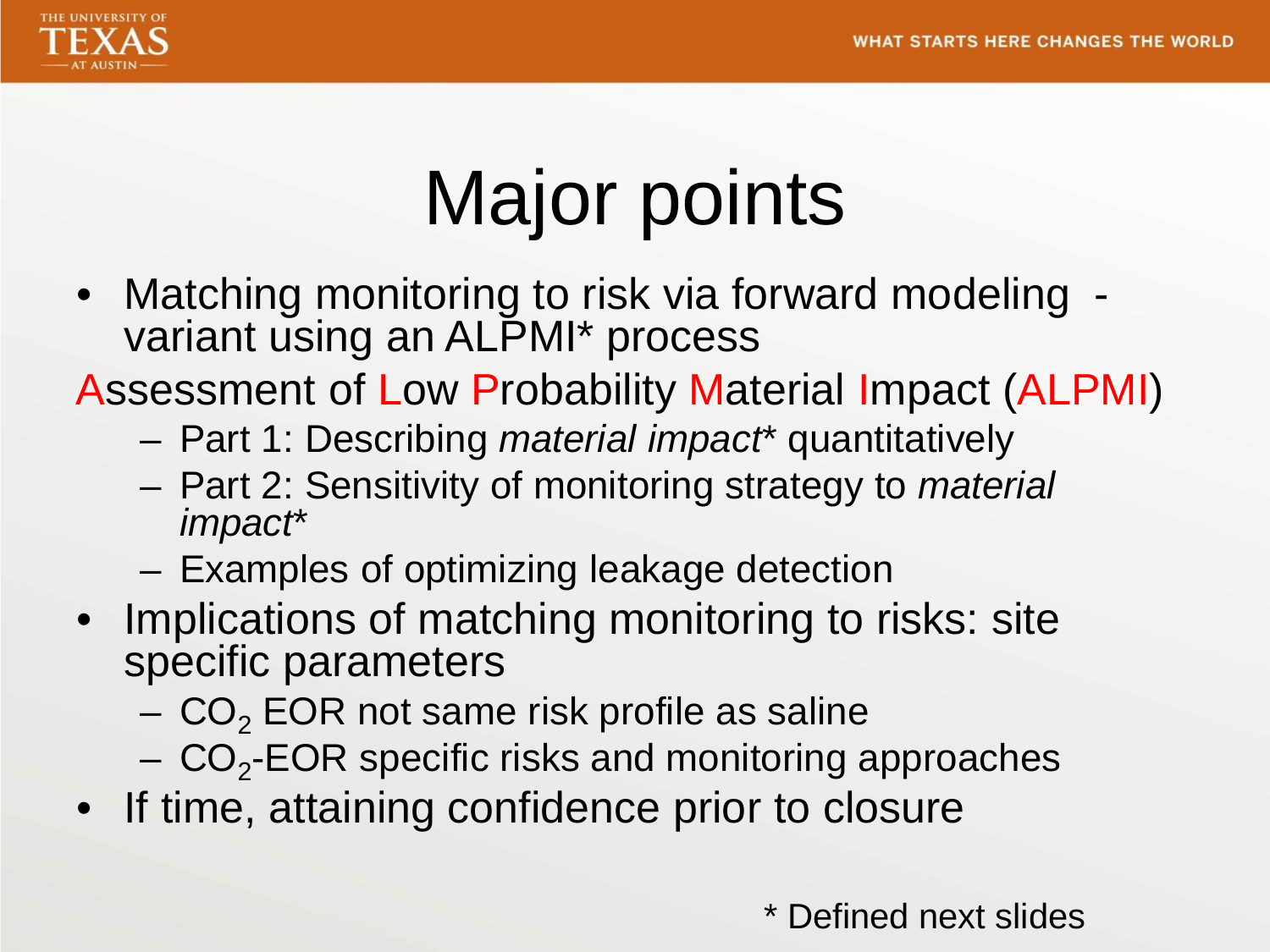

ALPMI part 1: Quantify possible unacceptable outcomes "Material Impacts"

- Increase recognition of project success and lower cost of monitoring by describing material impact in quantitative terms
	- "Material impact" specifies what is considered "failure" or "unacceptable" to key stakeholders
	- Replace generalities such as "safe" "effective"
	- Specify magnitude, frequency or duration and probability of material impact.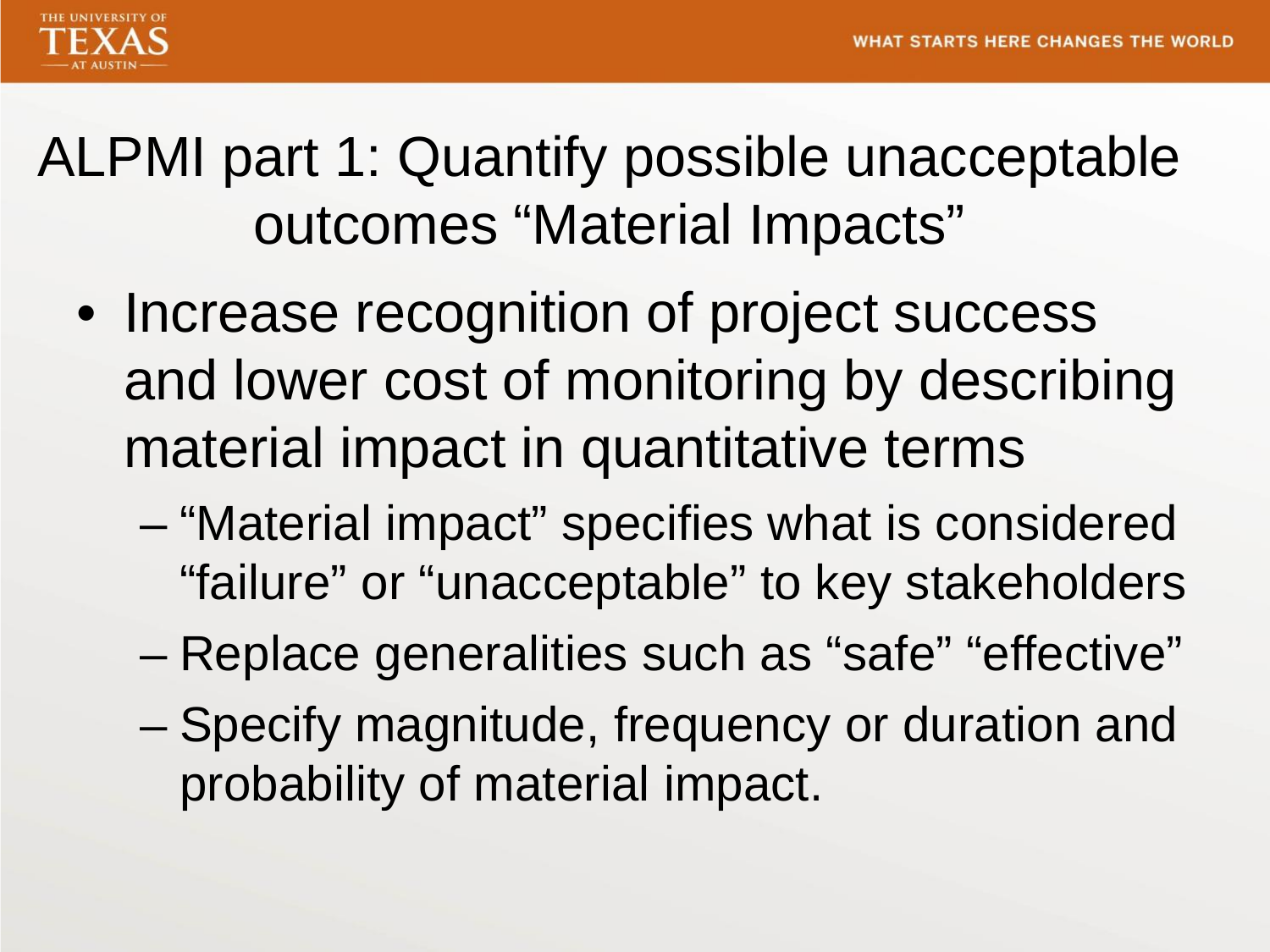

## Material impact examples (random)

- Loss of  $CO<sub>2</sub>$  at a rate greater than 10,000 tones per year for a period of more than 10 years @ 80% confidence
- >5% probability of earthquake > magnitude 4 within 100 years
- Pressure trend that will exceed calculation mechanical stability prior to project completion
- Plume migration such that location of saturation of  $>5\%$  pore volume  $CO<sub>2</sub>$  at stabilization is within a footprint (shown on a map) **Note: I recommend that rules call for such definitions but is premature to specify them apriori**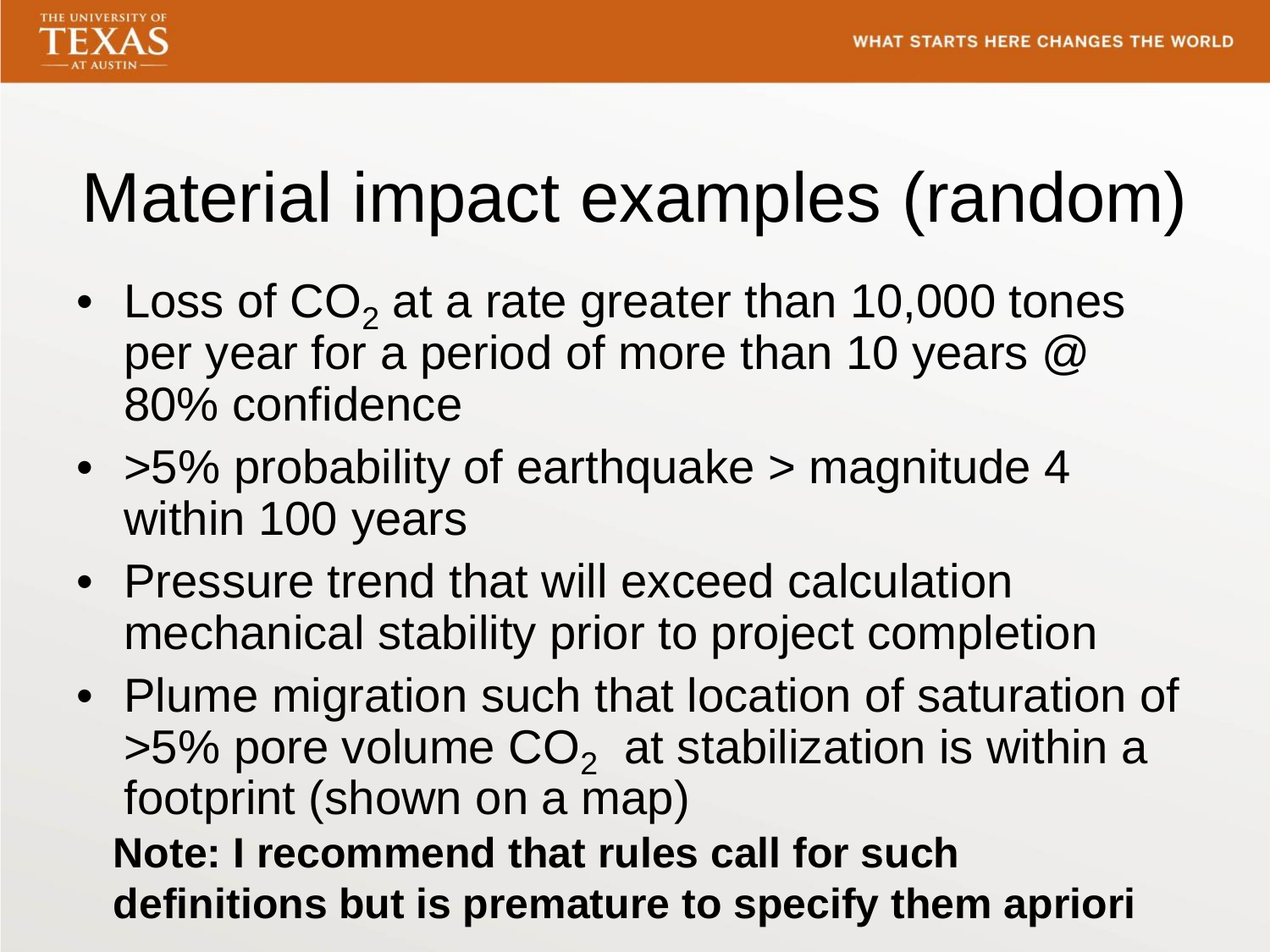

## Notes about material impact

- "Low probability" occurrences: events with frequency of occurrence so low that statistical approaches are ineffective
	- Small experience with CCS and relatively high intrinsic safety of subsurface and limit a probability × severity approach.
	- Do not expend energy on calculating risk if material because of stakeholder concern, jump to mitigation via monitoring
- Avoid calculations as percent stored
	- Create perverse outcome of higher performance standard for small injection volumes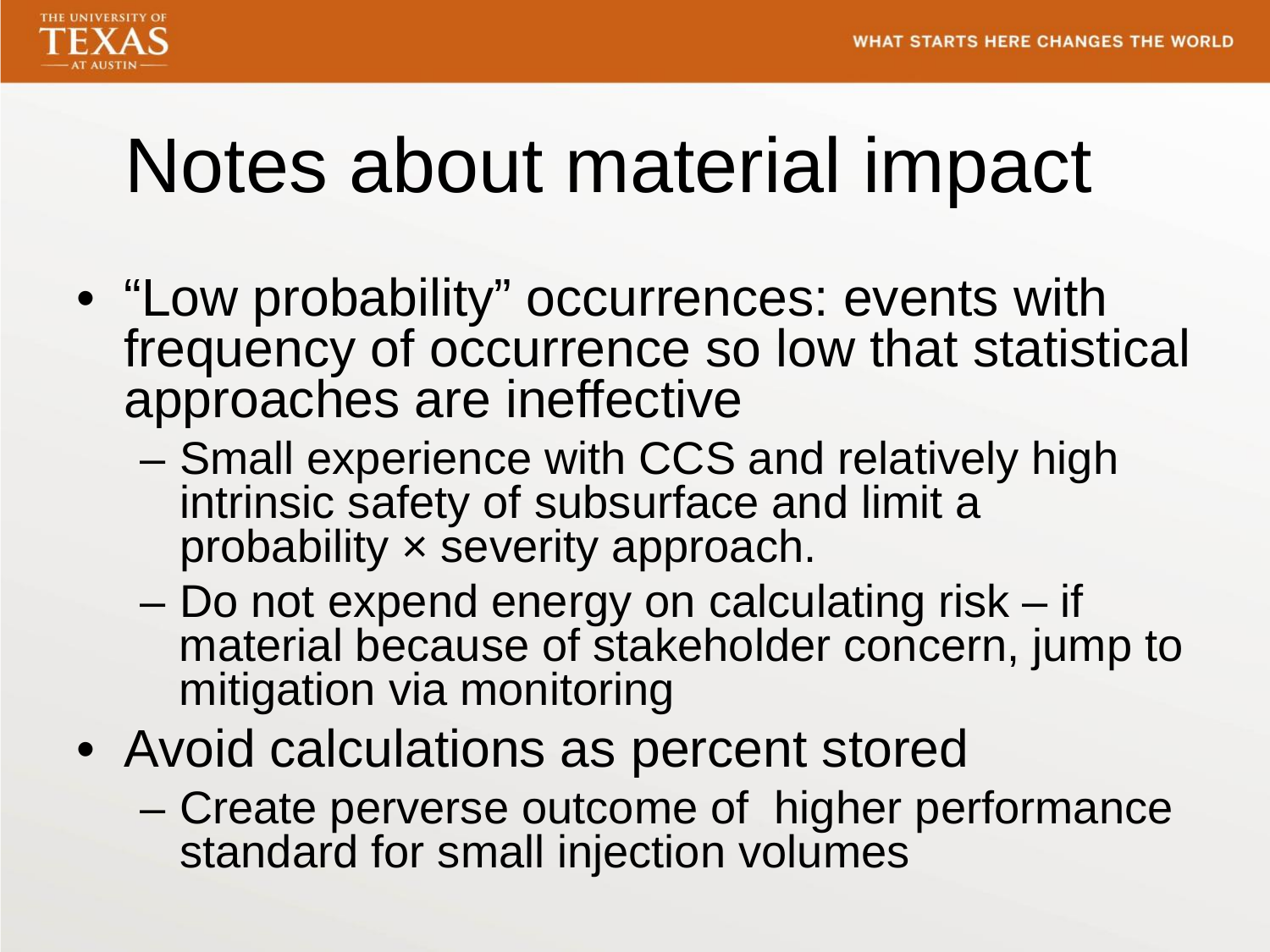

## ALPMI part 2: Assess sensitivity of monitoring strategy to material impact

- Essential to forward model impact
	- 1. Create material impact scenarios e.g. for  $CO<sub>2</sub>$  leakage or change in pore pressure that would increase seismic risk
	- 2. Evaluate sensitivity of instruments, spacing, frequency of data collection, other statistical measures against scenarios.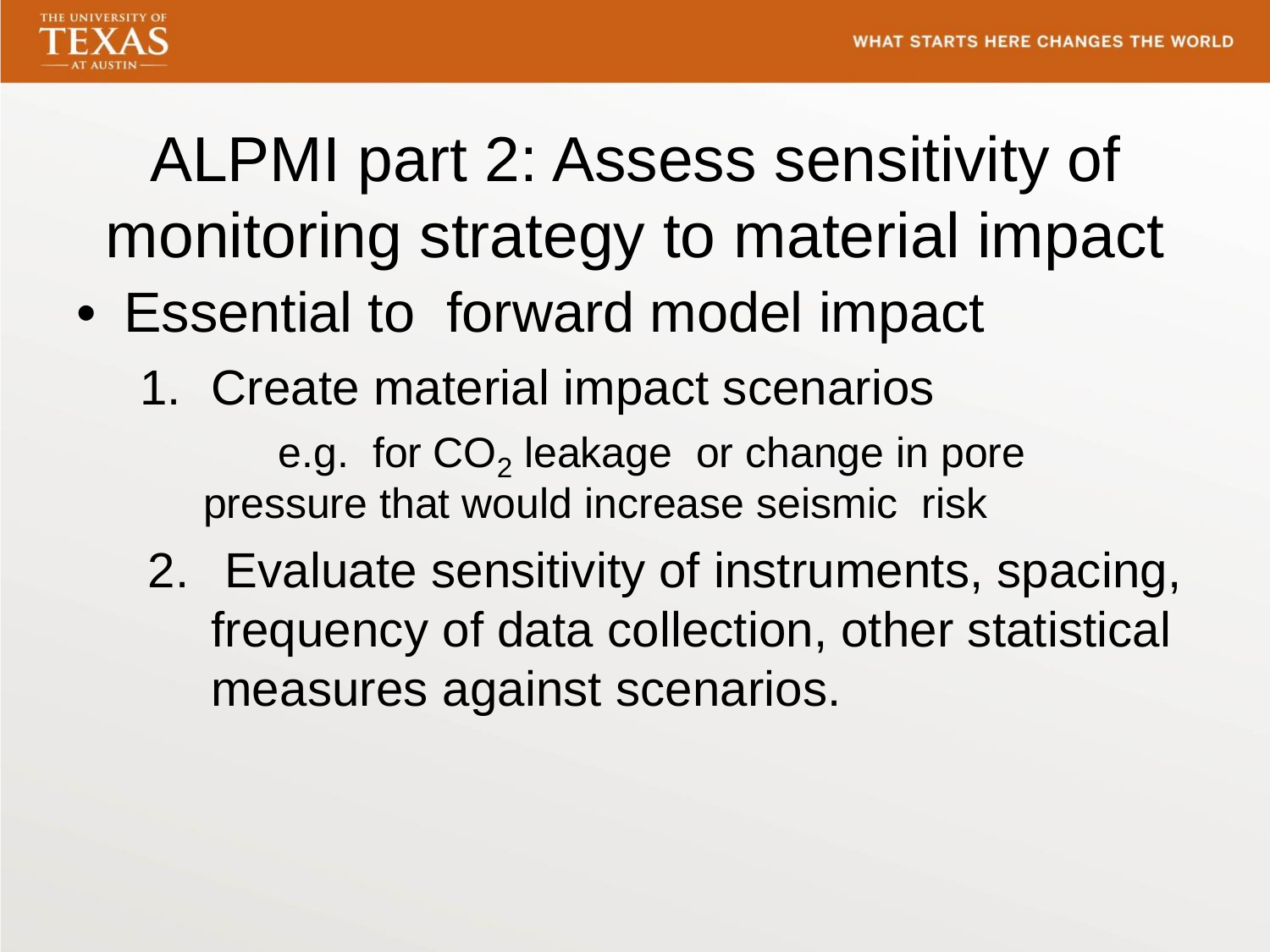**GULF COAST CARBON CENTER** 



Example of optimizing leakage detection: above zone monitoring for leakage detection

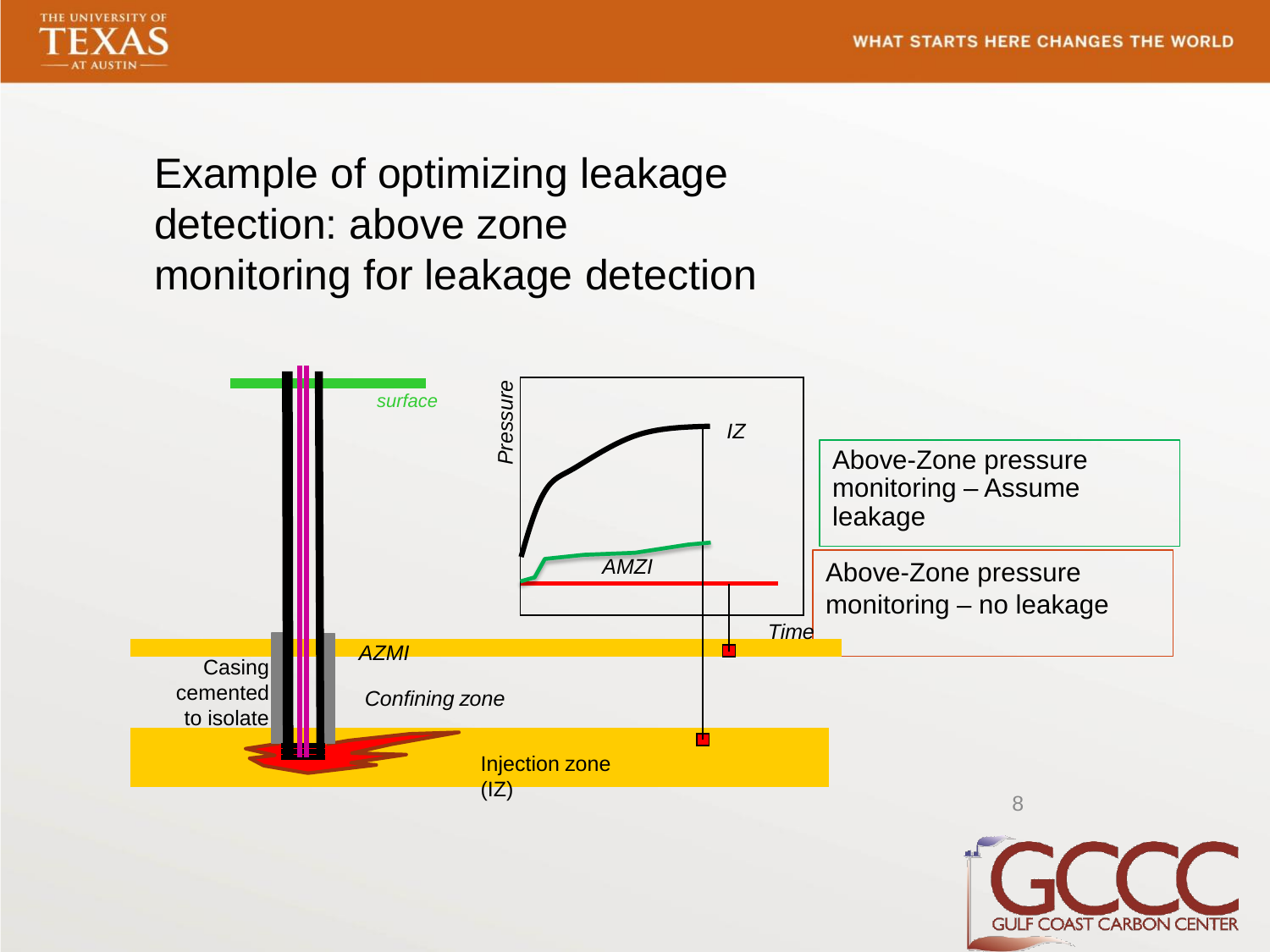

## Simple model of leakage response: Input parameters

| <b>Pressure-based Model Parameter</b> | Value     | Unit                         |
|---------------------------------------|-----------|------------------------------|
| Permeability                          | 9.87e-13  | (m <sup>2</sup> )            |
| Porosity of monitoring reservoir      | 0.25      |                              |
| Leakage rate at reservoir condition   | 0.0001    | $\left(\frac{m^3}{s}\right)$ |
| Total compressibility                 | $1E-9$    | $(Pa^{-1})$                  |
| Temperature                           | 47.78     | $\rm ^{\circ}C$              |
| Pressure                              | 9,652,660 | (Pa)                         |
| Thickness of monitoring reservoir     | 25        | (m)                          |
| <b>Monitoring detection time</b>      | 365       | $\frac{day}{y}$              |
| Radius of leaky well                  | 0.05      | (m)                          |
| Viscosity                             | 0.000578  | (Pa.s)                       |
| CO <sub>2</sub> viscosity             | 0.0000302 | (Pa.s)                       |
| $CO2$ density                         | 401       | (kg/m <sup>3</sup> )         |
| Pressure gauge detection threshold    | 10000     | (Pa)                         |

| <b>Geochemical-based Model Parameter</b>       | <b>Value</b> | Unit                     |
|------------------------------------------------|--------------|--------------------------|
| Dispersion coefficient                         | 400          | dm                       |
| Hydraulic gradient                             | 0.05         | $\overline{\phantom{a}}$ |
| Cpi1 (CO <sub>2</sub> initial concentration)   | $0.71552e-3$ | mol/day                  |
| $Cpi2$ (H <sup>+</sup> initial concentration)  | 0.61843e-7   | mol/day                  |
| Cpi3 (HCOE initial concentration)              | $0.47522e-2$ | mol/day                  |
| Cpi4 (CO3 <sup>-2</sup> initial concentration) | 0.30728e-5   | mol/day                  |
| Cpi5 (OH initial concentration)                | 0.15091e-6   | mol/day                  |
| Cpi6 ( $Ca^{+2}$ initial concentration)        | 0.77923e-3   | mol/day                  |
| <b>Leakage detection limit</b>                 | $10*$ cpi    | mol/day                  |

9 Behni Bollhassani, UT MS thesis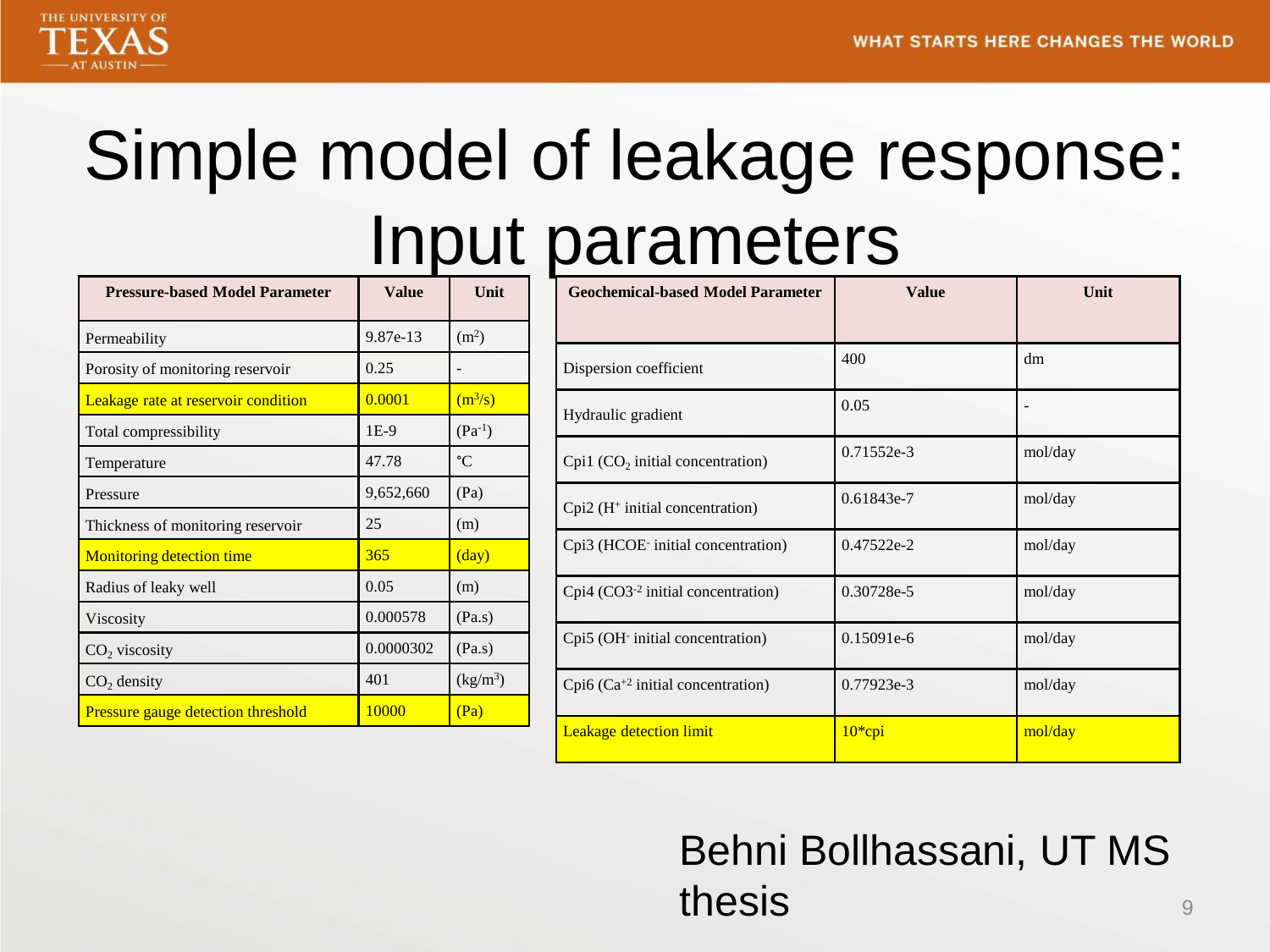

### Sensitivity analysis for leakage detection time in models



Behni Bollhassani, UT MS thesis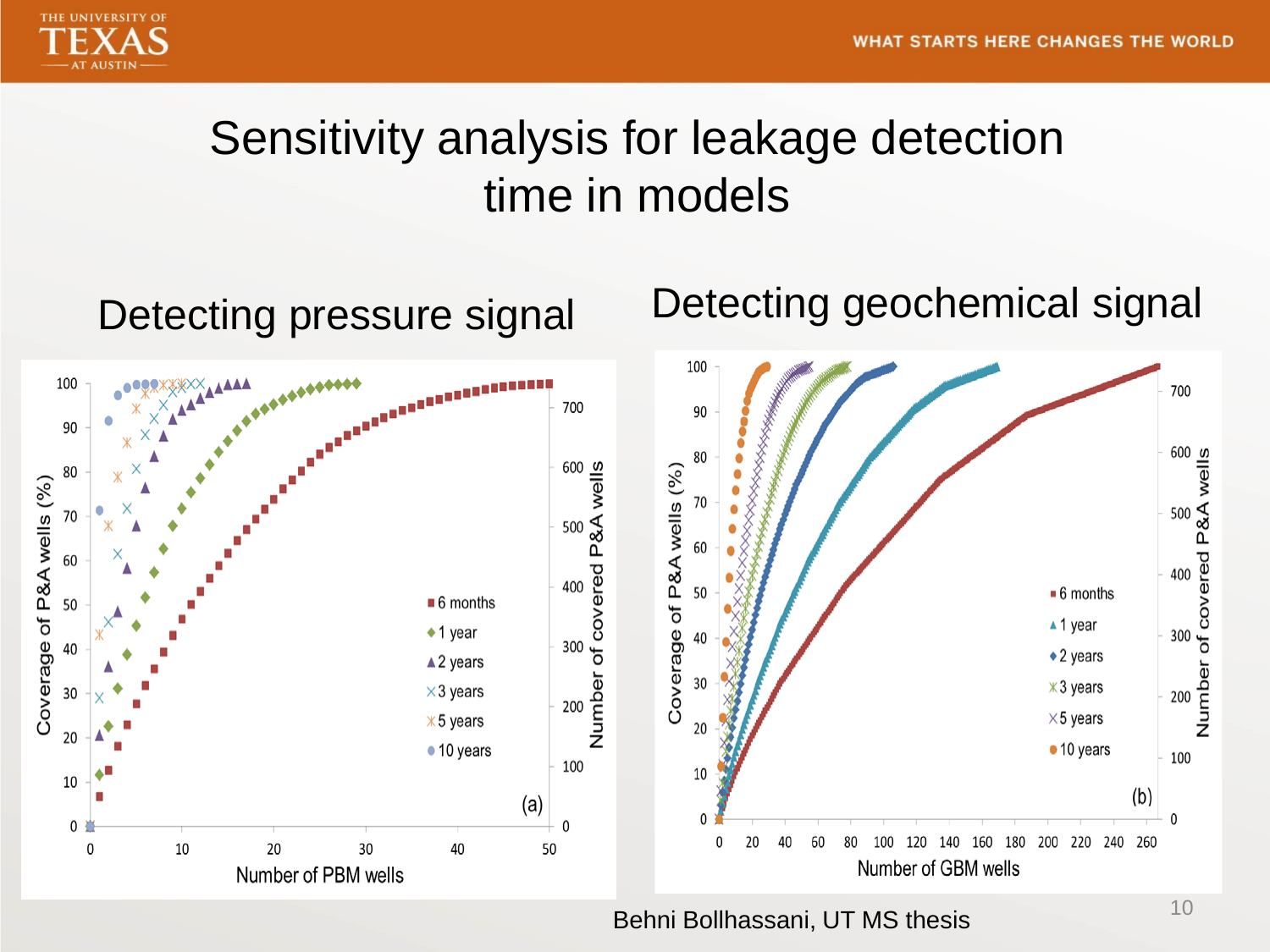

## Example of APMI approach to plume migration

Predicted plume footprint year 5 of  $>5\%$  CO<sub>2</sub> saturation in zone

Measured plume s footprint year 5 of  $>5\%$  CO<sub>2</sub> saturation in zone





### Match to model OK or not OK?

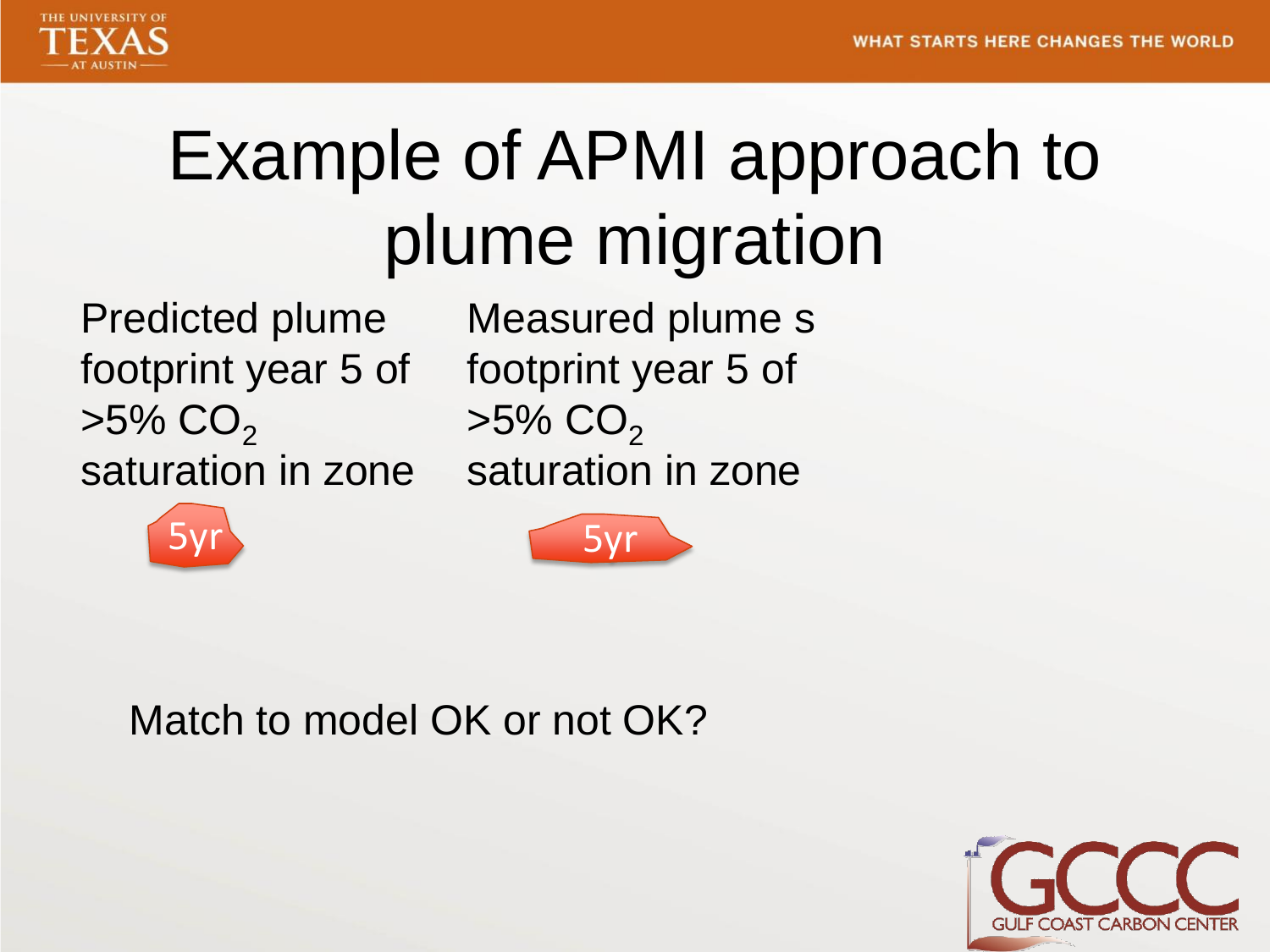

# Example of APMI approach to plume migration

2) Modeled plume evolution by ALPMI process  $\bullet$  5 year plume  $\qquad \qquad$  Stabilized plume

1) Stakeholder – defined boundary between acceptable and unacceptable extent of >5% saturation plume at stabilization

Match to model shows not OK

**GULF COAST CARBON CENT** 

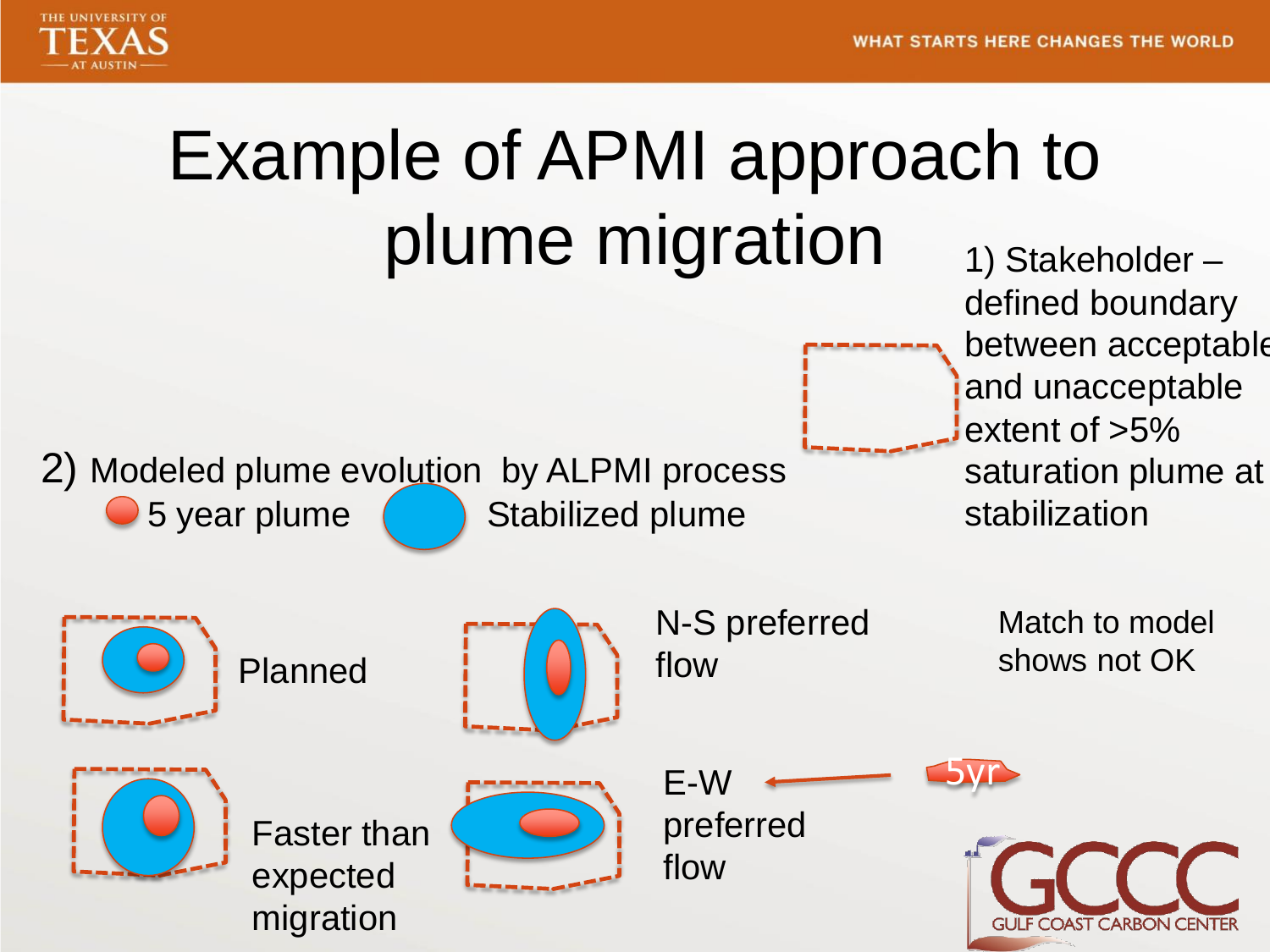

## Implications of matching monitoring to risks: site specific parameters

- Widely accepted principle: mitigate risk by monitoring for trend toward material impact
- Corollary: Major differences between monitoring and  $CO<sub>2</sub> EOR$  because of different initial risk profiles
- Perfect monitoring for saline storage will be ineffective for  $CO<sub>2</sub> EOR$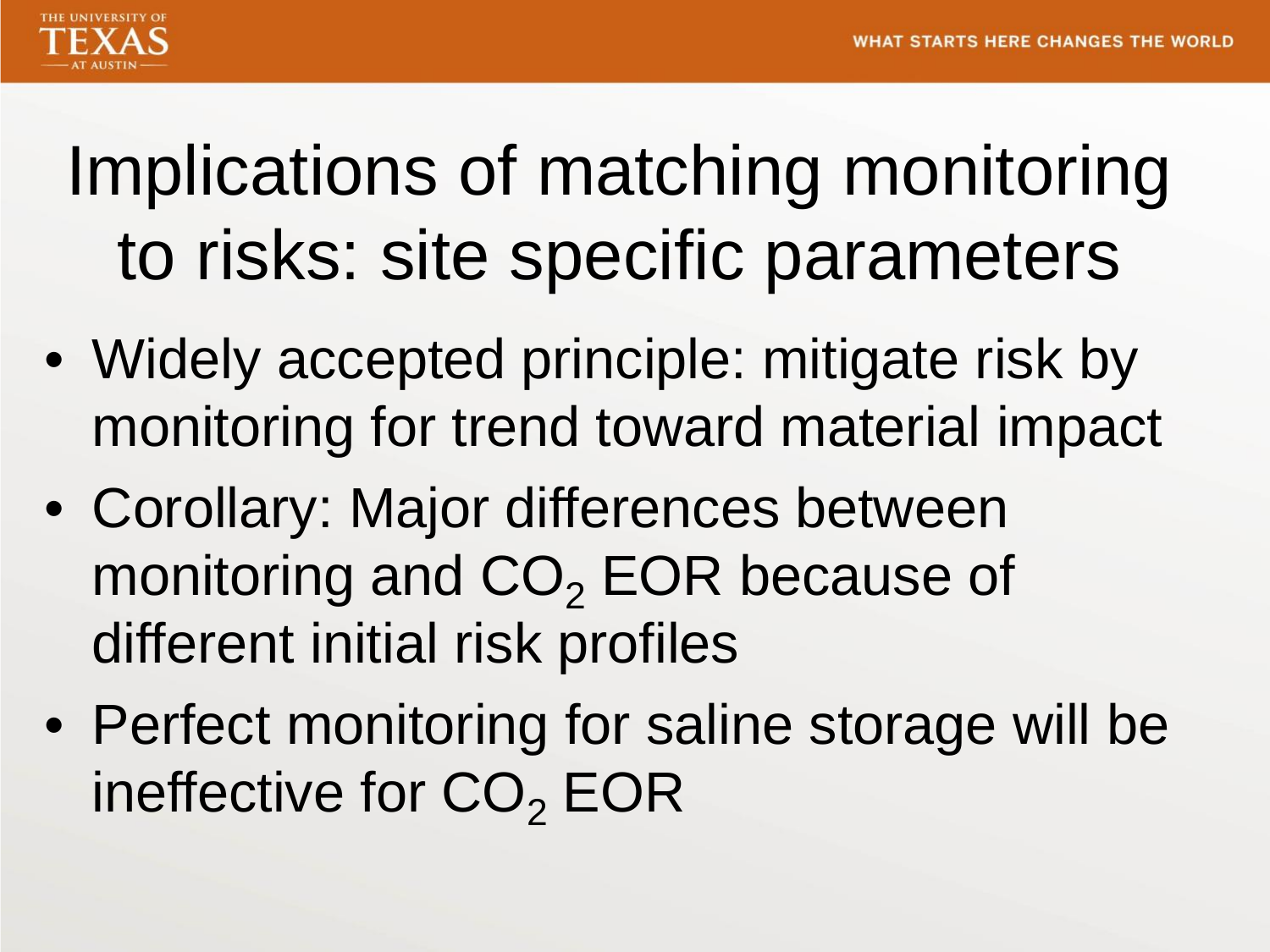

## Comparing *generalized* risk at saline and CO<sub>2</sub> EOR storage sites Material Impact **•** Saline

Inadequate storage capacity

> Excessive lateral migration Excessive pressure increase

Inadequate confinement (seal)

Inadequate well performance



Dot size proportional to probability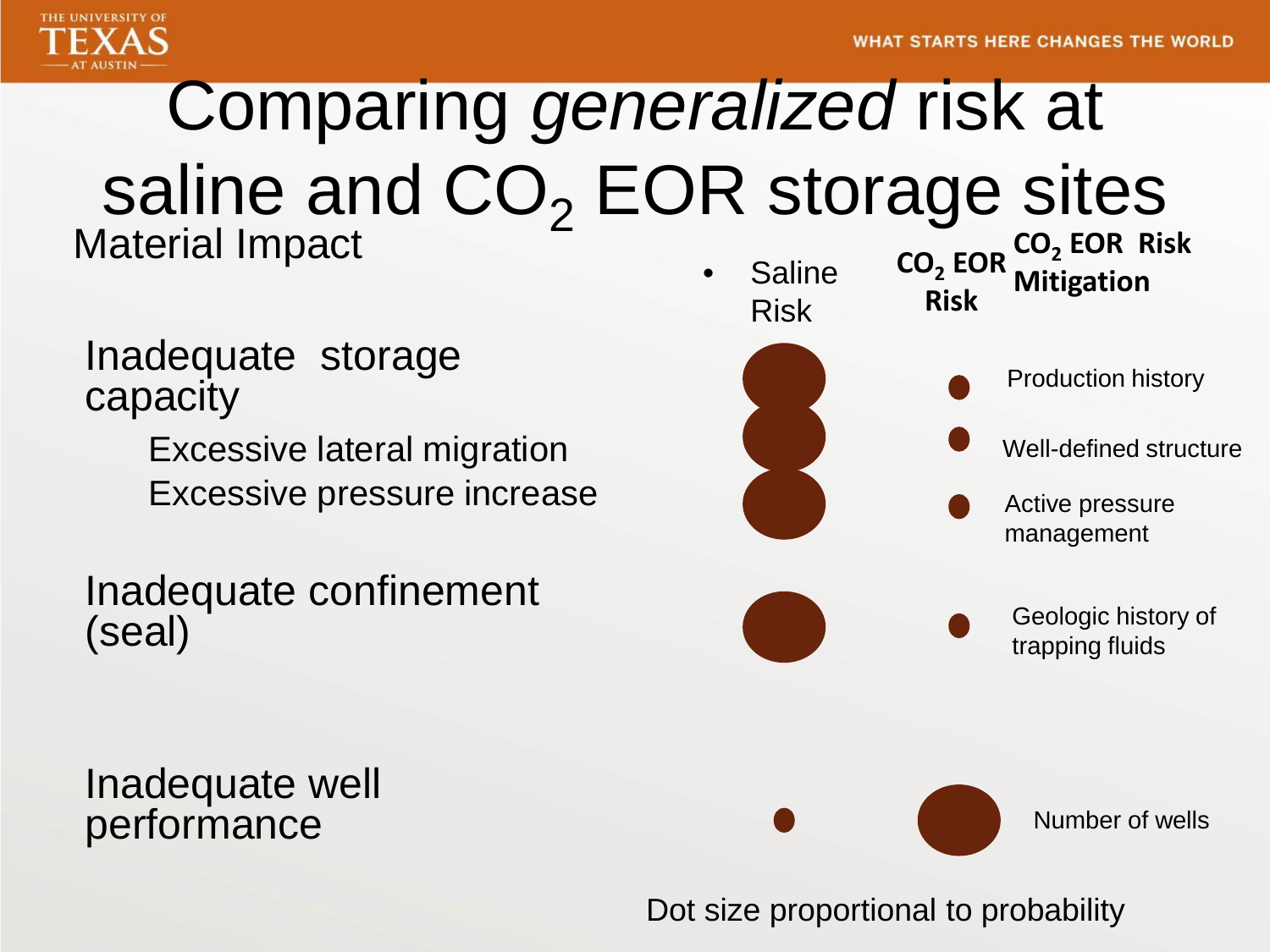

## Examples of unique issues at  $CO<sub>2</sub>$ EOR site

- Active control of AoR parameters by patterns of injection and withdrawal wells
	- Magnitude of elevated pressure
	- Area of elevated pressure
	- Areas occupied by  $CO<sub>2</sub>$
- Assess and monitor quality of active control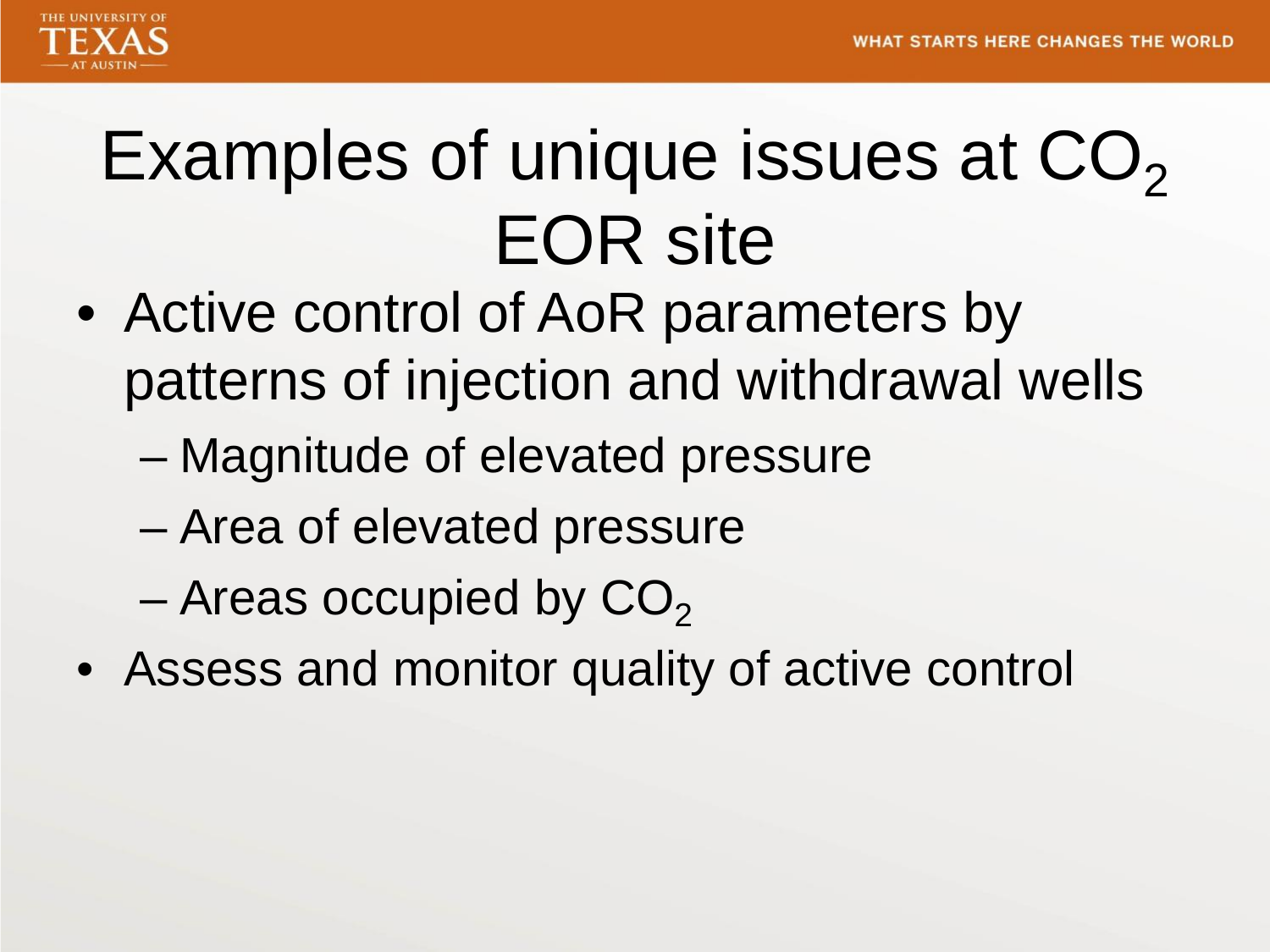**GULF COAST CARBON CEN** 



## Comparing saline injection to  $CO<sub>2</sub>$ EOR pattern flood - value of active control

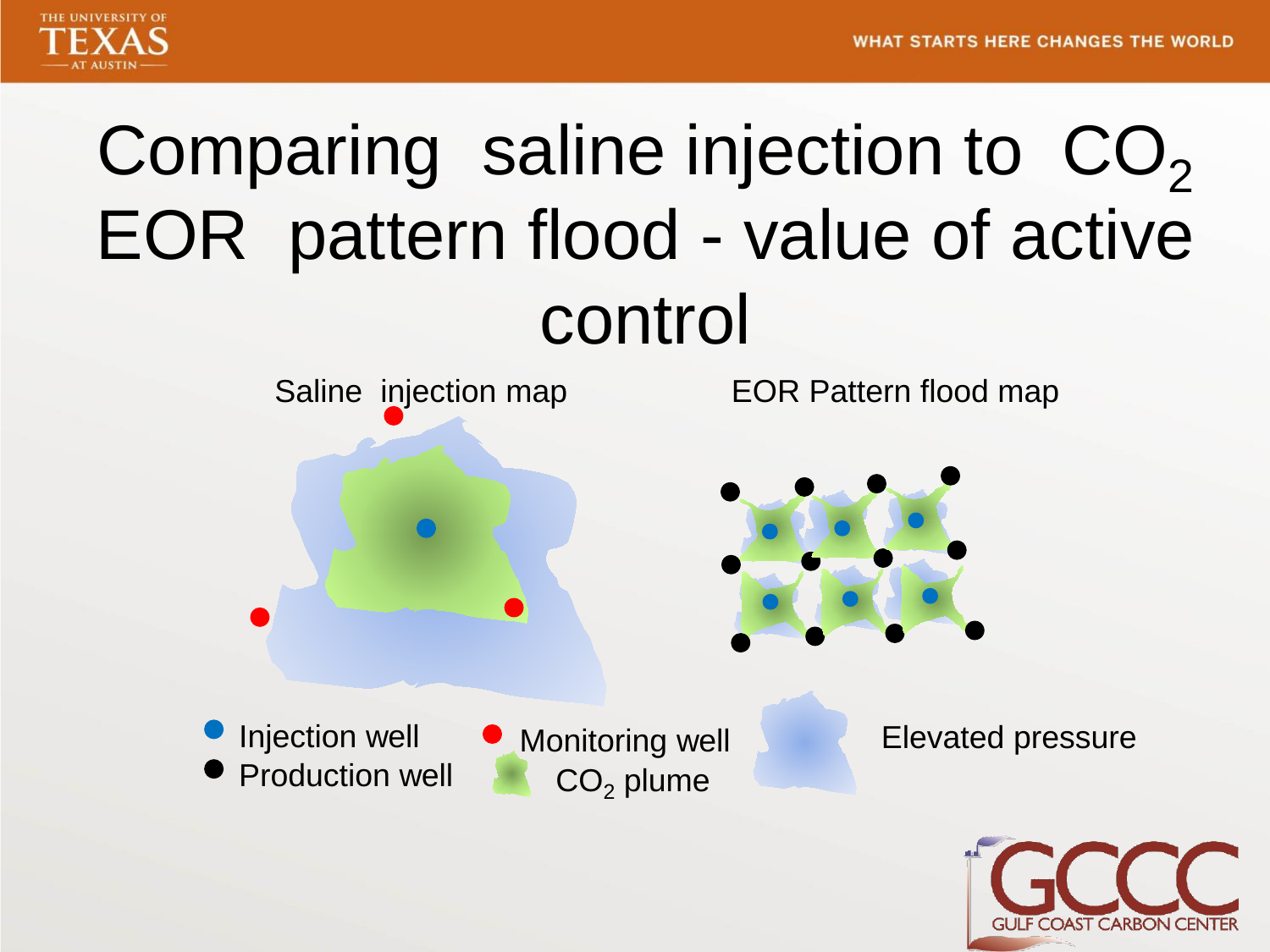

## Examples of unique issues at  $CO<sub>2</sub>$ EOR site

- Strong impact of past practices
	- Perturbed pressure prior to and during  $CO<sub>2</sub> EOR$
	- Complex and perturbed fluid chemistries
		- E.g. impact of methane in system on geophysical detection of CO<sub>2</sub>.
- Limit options and generate opportunity
	- E.g. connectivity of zones that have been energized can be assessed prior to injection
	- Fluids produced from shallower zone may be ideal and low cost monitoring option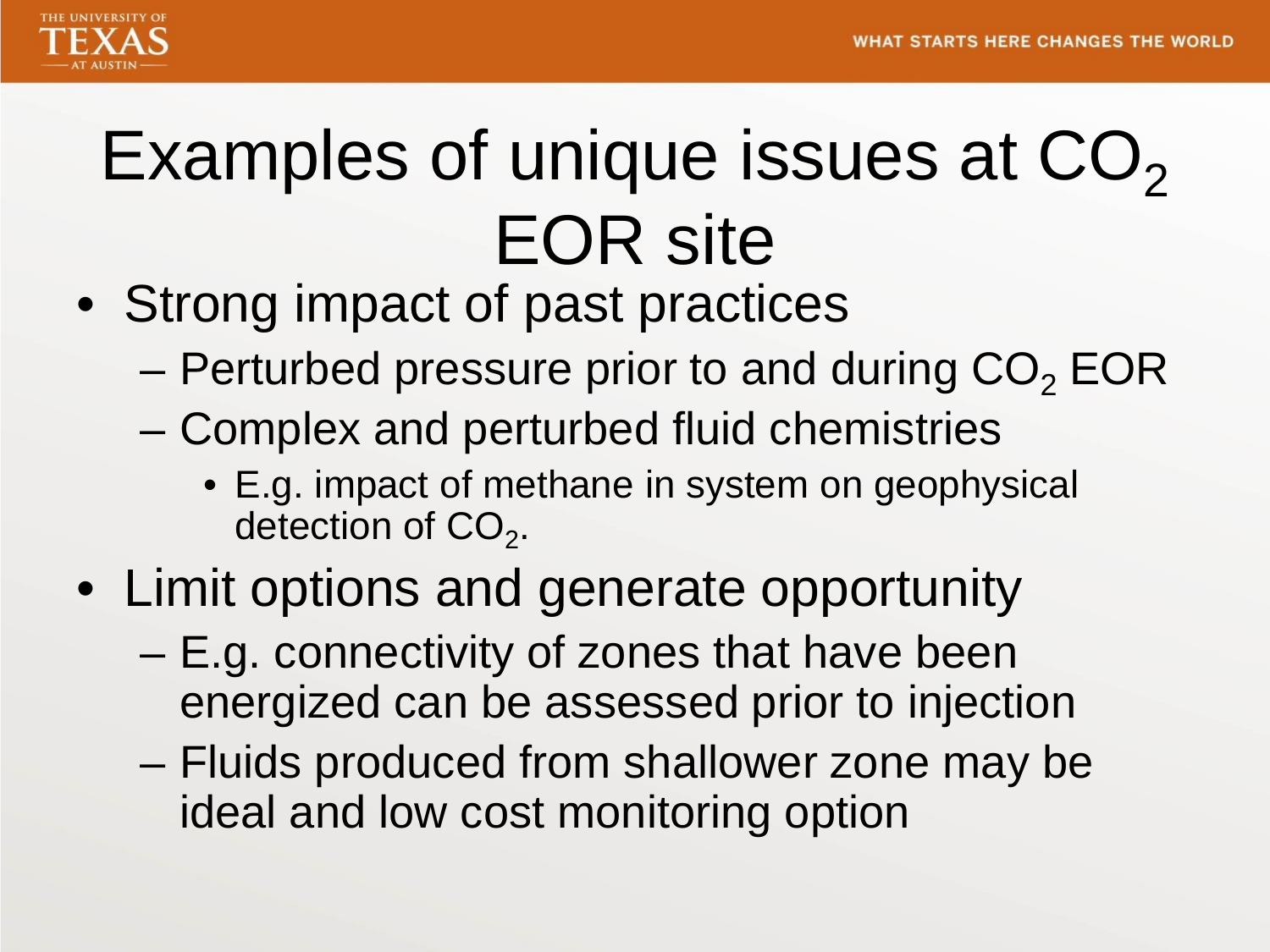

# A plea not to plan prolonged closure monitoring

- Discovering flaws in system during closure are too late
	- Mitigation of large volumes stored is very difficult: back production would produce water and impurities such as methane
- Effort to reduce uncertainties early in the project would be much more valuable
	- E.g. test migration/stabilization process at appropriate (smallish scale) to create a highly reliable model: case study at Frio test